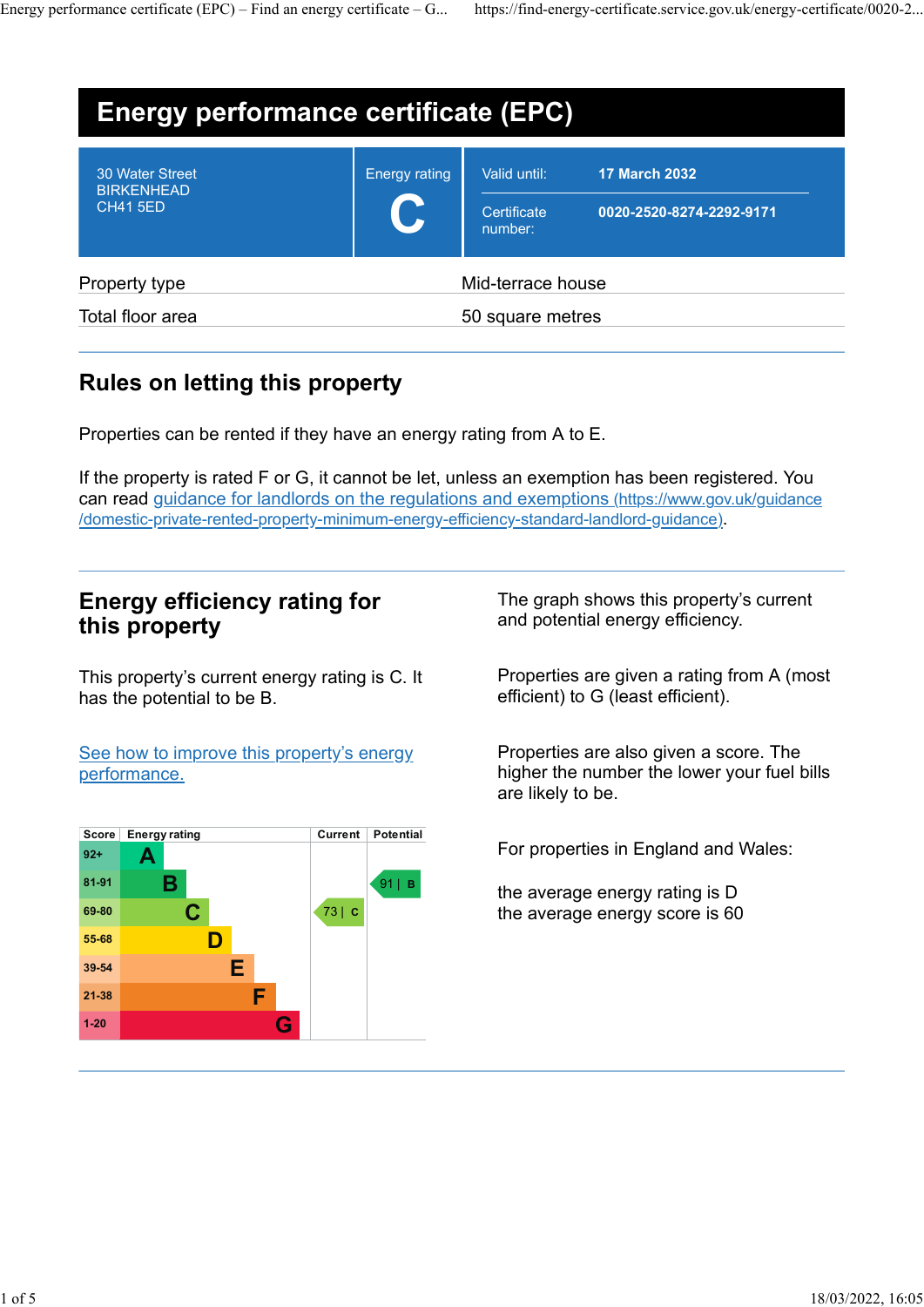# Breakdown of property's energy performance Energy performance certificate (EPC) – Find an energy certificate – G... https://find-energy-certificate.service.gov.uk/energy-certificate/0020-2...<br>Breakdown of property's energy performance

- very good (most efficient)
- good
- average
- poor
- very poor (least efficient)

|                                                 | This section shows the energy performance for features of this property. The assessment does<br>not consider the condition of a feature and how well it is working. |                  |
|-------------------------------------------------|---------------------------------------------------------------------------------------------------------------------------------------------------------------------|------------------|
|                                                 | Each feature is assessed as one of the following:                                                                                                                   |                  |
| • very good (most efficient)                    |                                                                                                                                                                     |                  |
| $\bullet$ good                                  |                                                                                                                                                                     |                  |
| $\bullet$ average                               |                                                                                                                                                                     |                  |
|                                                 |                                                                                                                                                                     |                  |
|                                                 |                                                                                                                                                                     |                  |
| $\bullet$ poor<br>• very poor (least efficient) |                                                                                                                                                                     |                  |
|                                                 | When the description says "assumed", it means that the feature could not be inspected and an<br>assumption has been made based on the property's age and type.      |                  |
| <b>Feature</b>                                  | <b>Description</b>                                                                                                                                                  | Rating           |
| Wall                                            | Solid brick, as built, no insulation (assumed)                                                                                                                      | Very poor        |
| Roof                                            | Pitched, 150 mm loft insulation                                                                                                                                     | Good             |
| Window                                          | Fully double glazed                                                                                                                                                 | Good             |
| Main heating                                    | Boiler and radiators, mains gas                                                                                                                                     | Good             |
| Main heating control                            | Programmer, room thermostat and TRVs                                                                                                                                | Good             |
| Hot water                                       | From main system, plus solar                                                                                                                                        | Very good        |
| Lighting<br>Floor                               | Low energy lighting in all fixed outlets<br>Solid, no insulation (assumed)                                                                                          | Very good<br>N/A |

## Low and zero carbon energy sources

Low and zero carbon energy sources release very little or no CO2. Installing these sources may help reduce energy bills as well as cutting carbon emissions. The following low or zero carbon energy sources are installed in this property:

• Solar water heating

## Primary energy use

The primary energy use for this property per year is 194 kilowatt hours per square metre (kWh/m2).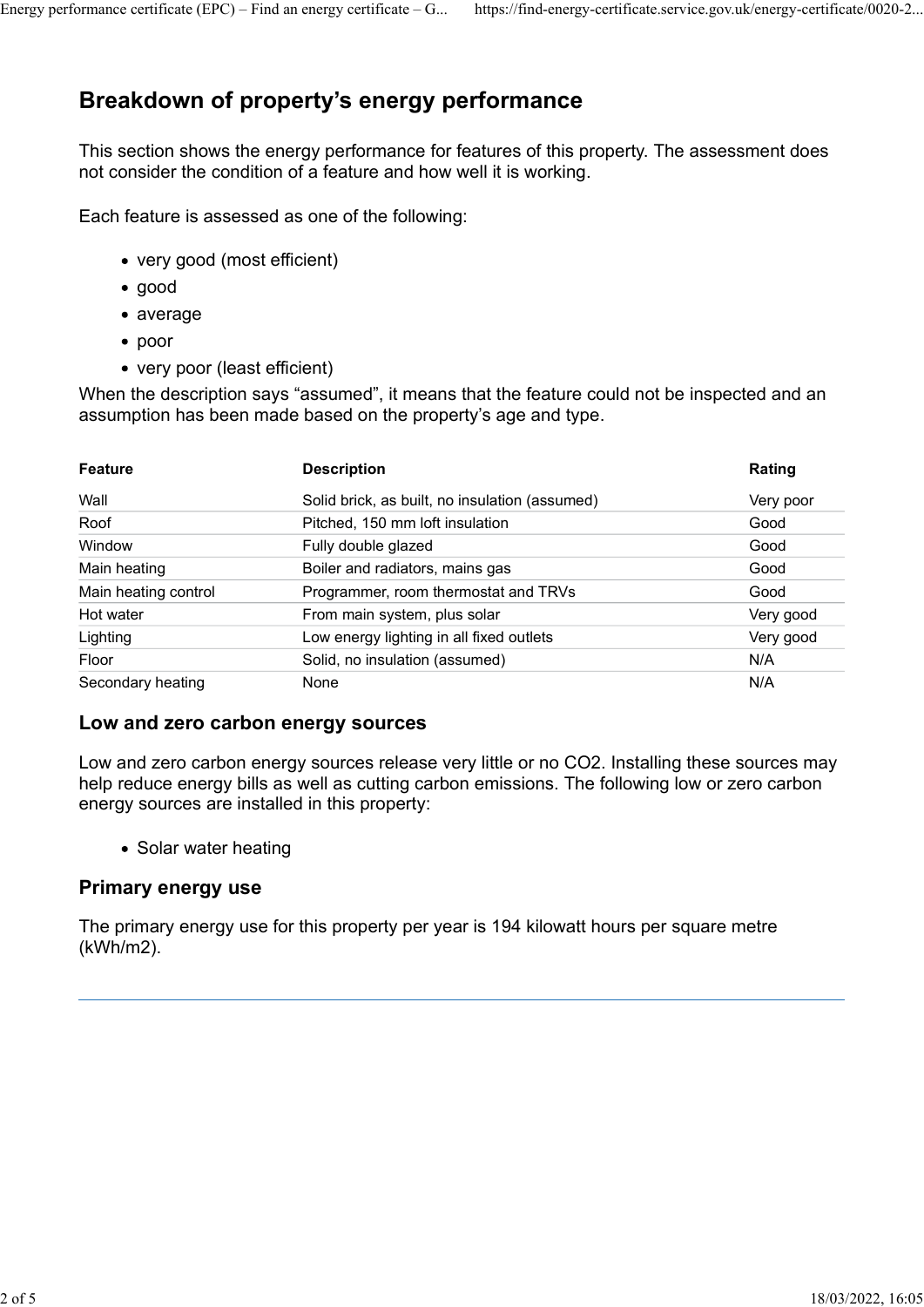# Environmental impact of this property Energy performance certificate (EPC) – Find an energy certificate – G... https://find-energy-certificate.service.gov.uk/energy-certificate/0020-2...<br> **Environmental impact of this** An average 6 tonnes of CO2

This property's current environmental impact rating is C. It has the potential to be A.

Properties are rated in a scale from A to G based on how much carbon dioxide (CO2) they produce.

| An average<br>household produces        | 6 tonnes of CO2   |
|-----------------------------------------|-------------------|
| This property<br>produces               | 1.7 tonnes of CO2 |
| This property's<br>potential production | 0.4 tonnes of CO2 |
|                                         |                   |

By making the recommended changes, you could reduce this property's CO2 emissions by 1.3 tonnes per year. This will help to protect the environment.

# How to improve this property's energy performance

| triey produce.                                                                                                                      | by 1.3 tonnes per year. This will help to             | could reduce this property's CO2 emissions                                                                                         |
|-------------------------------------------------------------------------------------------------------------------------------------|-------------------------------------------------------|------------------------------------------------------------------------------------------------------------------------------------|
| Properties with an A rating produce less<br>CO2 than G rated properties.                                                            | protect the environment.                              |                                                                                                                                    |
|                                                                                                                                     | energy use. They may not reflect how<br>the property. | Environmental impact ratings are based on<br>assumptions about average occupancy and<br>energy is consumed by the people living at |
| How to improve this property's energy performance                                                                                   |                                                       |                                                                                                                                    |
| Making any of the recommended changes will improve this property's energy efficiency.                                               |                                                       |                                                                                                                                    |
| If you make all of the recommended changes, this will improve the property's energy rating and<br>score from C $(73)$ to B $(91)$ . |                                                       |                                                                                                                                    |
| Recommendation                                                                                                                      | <b>Typical installation cost</b>                      | <b>Typical yearly saving</b>                                                                                                       |
| 1. Internal or external wall insulation                                                                                             | £4,000 - £14,000                                      | £75                                                                                                                                |
| 2. Solar photovoltaic panels                                                                                                        | £5,000 - £8,000                                       | £281                                                                                                                               |
| Paying for energy improvements                                                                                                      |                                                       |                                                                                                                                    |
| Find energy grants and ways to save energy in your home. (https://www.gov.uk/improve-energy-                                        |                                                       |                                                                                                                                    |

## Paying for energy improvements

Find energy grants and ways to save energy in your home. (https://www.gov.uk/improve-energyefficiency)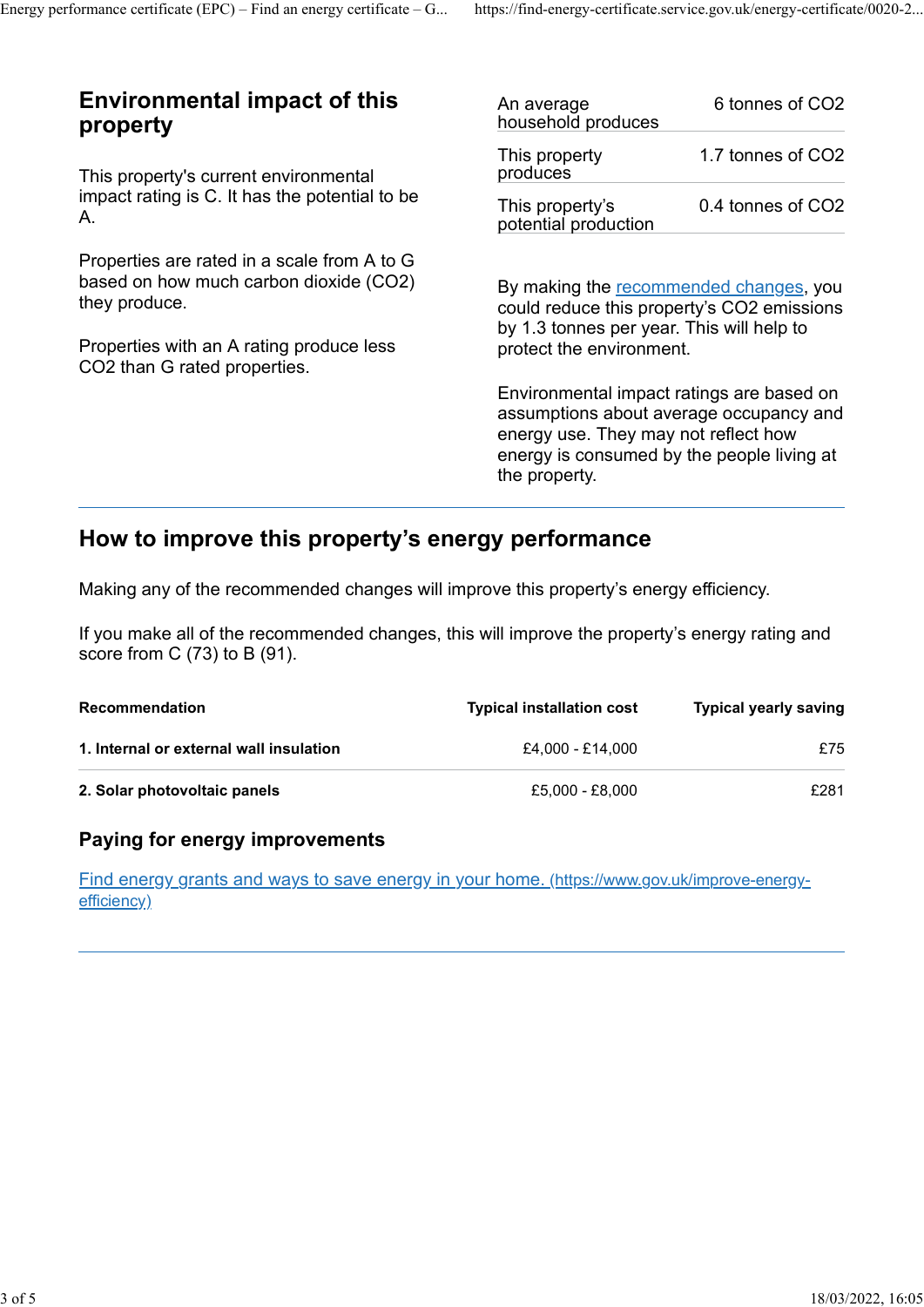# Estimated energy use and potential savings Energy performance certificate (EPC) – Find an energy certificate – G... https://find-energy-certificate.service.gov.uk/energy-certificate/0020-2...<br>**Estimated energy use and** Heating a property usually makes up the

| <b>Estimated yearly</b><br>energy cost for this<br>property | £455 | <b>Estimated energy used</b><br>property |  |
|-------------------------------------------------------------|------|------------------------------------------|--|
| Potential saving                                            | £75  | Space heating                            |  |

The estimated cost shows how much the average household would spend in this property for heating, lighting and hot water. It is not based on how energy is used by the people living at the property.

The estimated saving is based on making all of the recommendations in how to improve this property's energy performance.

For advice on how to reduce your energy bills visit Simple Energy Advice (https://www.simpleenergyadvice.org.uk/).

# Heating use in this property

## $E455$  Estimated energy used to heat this property

| Space heating | 4894 kWh per year |
|---------------|-------------------|
| Water heating | 2059 kWh per year |

# Potential energy savings by installing insulation

|                                                                      | ps://find-energy-certificate.service.gov.uk/energy-certificate/0020-2 |  |
|----------------------------------------------------------------------|-----------------------------------------------------------------------|--|
| Heating a property usually makes up the<br>majority of energy costs. |                                                                       |  |
| Estimated energy used to heat this<br>property                       |                                                                       |  |
| Space heating                                                        | 4894 kWh per year                                                     |  |
| Water heating                                                        | 2059 kWh per year                                                     |  |
| Potential energy savings by<br>installing insulation                 |                                                                       |  |
| <b>Type of insulation</b>                                            | Amount of energy saved                                                |  |
| Loft insulation                                                      | 147 kWh per year                                                      |  |
| Solid wall insulation                                                | 1593 kWh per year                                                     |  |

You might be able to receive Renewable Heat Incentive payments (https://www.gov.uk /domestic-renewable-heat-incentive). This will help to reduce carbon emissions by replacing your existing heating system with one that generates renewable heat. The estimated energy required for space and water heating will form the basis of the payments.